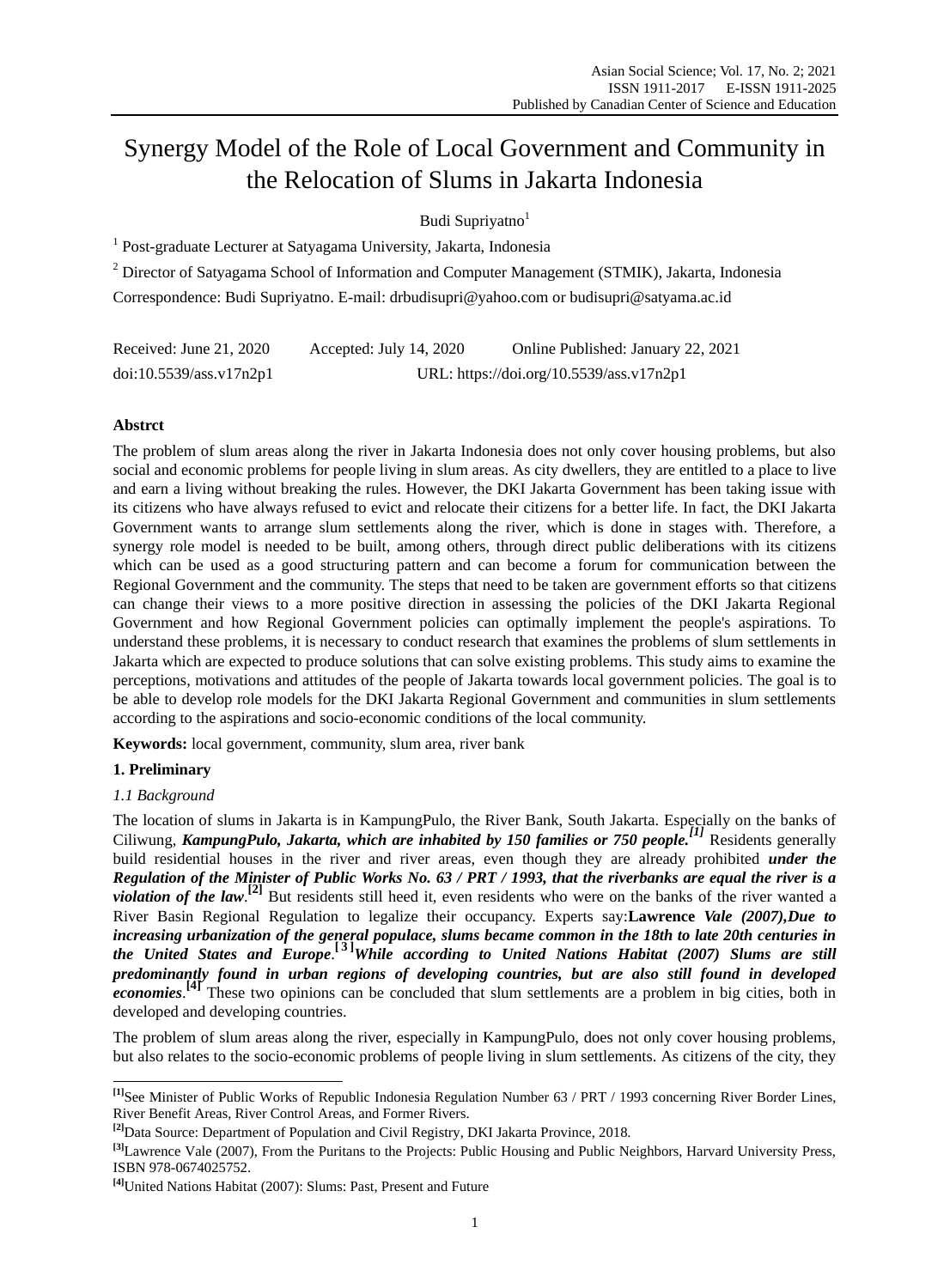are entitled to shelter and make a living without breaking the rules. This is what he asked the DKI Jakarta Provincial Government to become his obligation. Meanwhile, the DKI Provincial Government believes that its citizens always reject and reject efforts to control them. Meanwhile, residents argue that the DKI Jakarta Provincial Government only recommends evicting and has never been serious about a better life for its residents. Therefore, efforts need to be made so that citizens can change their views to a more positive direction in assessing the policies of the DKI Jakarta Regional Government and how these Regional Government policies can optimally implement the aspirations of the community. To understand these problems, it is necessary to conduct a study to examine the problems of slum settlements in Jakarta which are expected to produce the expected solutions to existing problems.

## *1.2 Formulation of the Problem*

In order to realize the synergy of roles between the DKI Jakarta Government and the Community, the formulations of the problem are:

- 1. To what extent does the government treat the slum?
- 2. The extent to which citizens' perceptions and attitudes can change in policy assessments.
- 3. What is the policy of the DKI Jakarta Provincial Government in accommodating the aspirations of residents of slum areas.

In this regard, the handling of each typology of slum areas will of course be different because the aspirations of residents also depend on the socio-economic conditions of the residents of each location. Therefore, it must produce a model with a synergistic role in realizing a comprehensive slum area arrangement.

#### *1.3Purpose and Objectives*

This research is intended to look at perceptions, motivations, attitudes of the community towards handling slum areas in Jakarta and related local government policies. The goal is that the DKI Jakarta Government can arrange slum areas based on the aspirations and socio-economic conditions of the local community.

## **2. Methodology**

#### *2.1 Research Approach and Data Collection*

The approach that will be used in this study is a qualitative approach, namely by exploring problems from below and trying to find linkages between problems with one another to guide the course of the study and build new concepts.

Data collection was obtained through field observations, in-depth interviews and FGDs (Focus Group Discussion) while secondary data were obtained from the results of previous studies, statistical data from the Central Bureau of Statistics, government policies and regulations, articles, newspapers, the Internet and other documentation data related to slums in Jakarta.

Data analysis according to Miles and Hubermen (1994) is translated into four stages of activity, namely: the stages of identification, categories, interpretations, and conclusions.<sup>[\[5\]](http://id.wikipedia.org/wiki/Demokrasi_Pancasila#cite_note-c-4)</sup> Starting from the background of a slum settlement in Jakarta.

This study took place in KampungPulo, KampungMelayu, Jatinegara, Jakarta East in Citizen Associations 02 and 03. The choice of location was determined based on the results of consultations from various parties including the Public Works Agency. The location of KampungPulo was chosen with the consideration that even this location had a refusal from the residents regarding the planned slum area for river normalization, the level of resistance was not so high.

## *2.2 Conceptual Framework*

-

In accordance with Miles and Huberman's opinion, the conceptual framework needs to describe the main study dimensions, key factors or variables and the relationships between these dimensions.**[\[6\]](http://id.wikipedia.org/wiki/Demokrasi_Pancasila#cite_note-c-4)** Therefore, the conceptual framework of this research includes motivation, potential and social readiness of the community, as well as local government policies related to slum settlements. The DKI Jakarta Regional Government needs to synergize its role with the local community in an effort to organize slum area arrangements in conducive conditions, so that the continuity of the community's socio-economic activities can continue to run well and their needs remain met.

<sup>&</sup>lt;sup>[\[5\]](http://id.wikipedia.org/wiki/Demokrasi_Pancasila#cite_note-c-4)</sup>Matthew B. Miles and A. Michael Huberman (1994) Qualitative Data Analysis:Aexponded Methods Sourcebook Edition 3. Publishied by SAGE. p.32

[<sup>\[6\]</sup>](http://id.wikipedia.org/wiki/Demokrasi_Pancasila#cite_note-c-4) *Ibid,* Matthew B. Miles andA. Michael Huberman (1994) p.33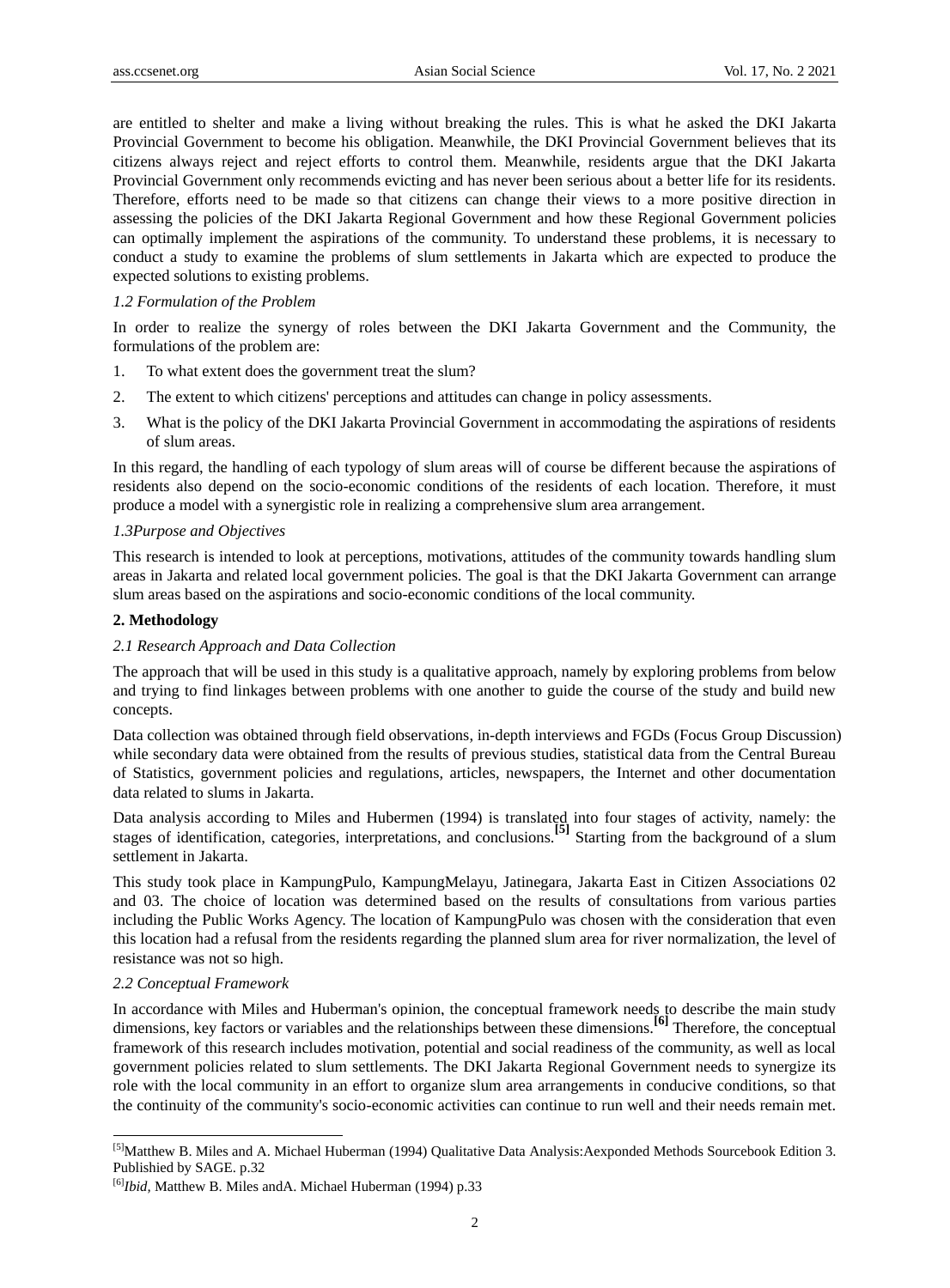In brief, the conceptual framework can be seen in Figure 1.



Figure 1. Development of the role of local government and community models in slum relocation by Budi Supriyatno

# **3. Literature Review Data Research**

-

*3.1 Citizen Perspection, Participation, Rights and Obligations*

The emergence of perceptions, motivations, and attitudes between people in slum areas and the Provincial Government related to DKI Jakarta is the desire of the community to remain in slum areas on the one hand, while on the other hand the government tries to relocate the community. According to **Bluth (1982: 37)** because differences in cultural systems that each have. moral-evaluation categorization in the form of good and bad standards; and existential interpretations in the form of justification and legitimacy to act.<sup>[1</sup>]

For people who live in slum areas it is a good thing because they can build a life and run a business to support

[<sup>\[7\]</sup>](http://id.wikipedia.org/wiki/Demokrasi_Pancasila#cite_note-c-4)Bluth, B.J. 1982. Parson's General Theory of Action: A Summary of Nasic Theory. California, Granada Hills. P. 37.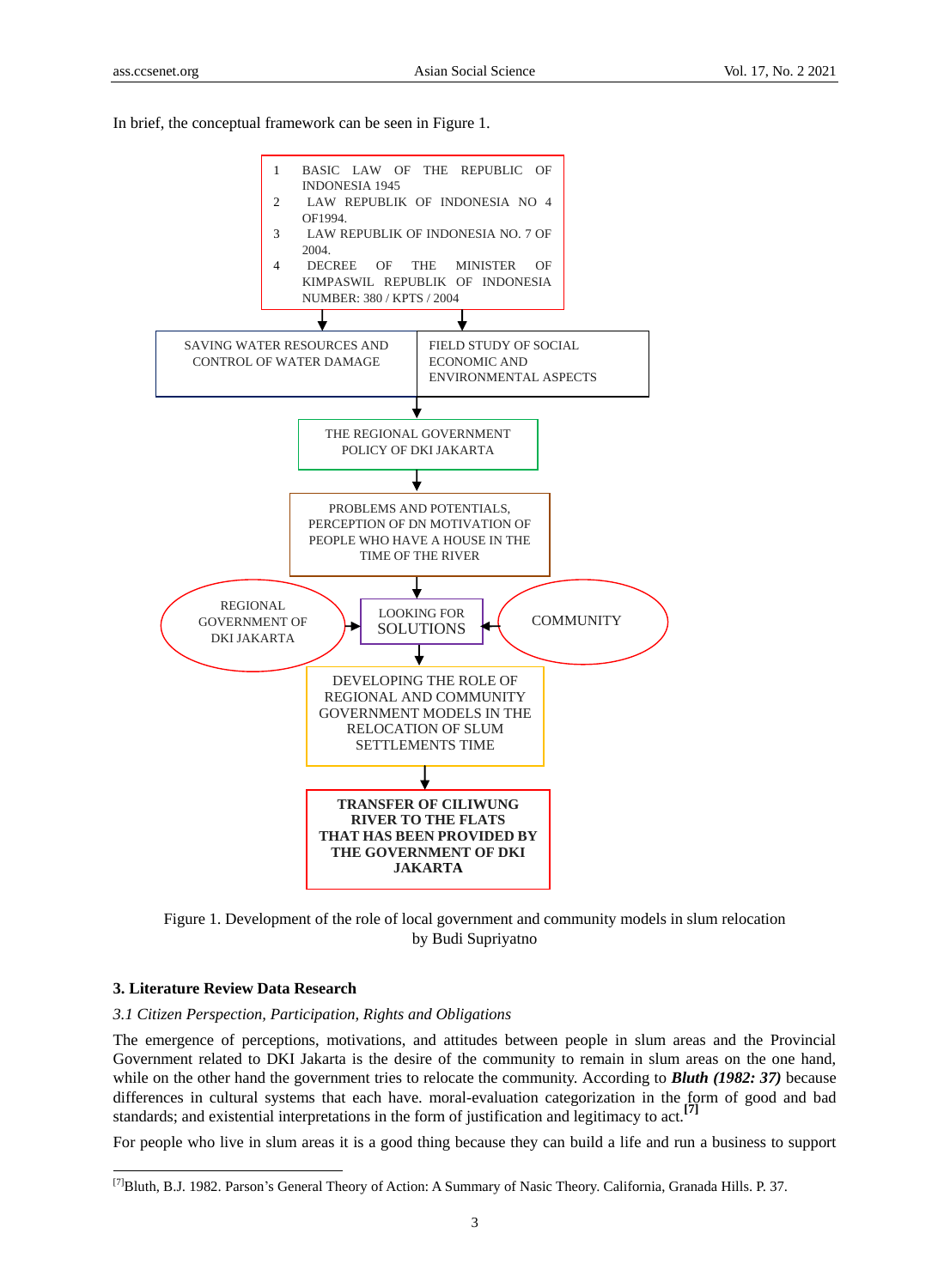their family. Therefore, it is natural for residents to try and take various means to stay in the slum area. In fact, the DKI Jakarta Regional Government thinks that residents in slum areas are wrong and bad, because they damage the face of the city, cause many socio-economic and environmental problems, as well as various regulations.**[\[8\]](http://id.wikipedia.org/wiki/Demokrasi_Pancasila#cite_note-c-4)**

# *3.2 Sinergy Definition*

The definition of synergy according to Budi Supriyatno (2012) is to build good cooperative relationships and harmonious partnerships with stakeholders such as the government and the community to produce useful and quality work.<sup>[\[9\]](http://id.wikipedia.org/wiki/Demokrasi_Pancasila#cite_note-c-4)</sup> The goal of synergy is to influence the behavior of individuals as well as groups to interact, through dialogue with all groups, where perceptions, attitudes and opinions are important to a success.

Whereas according to, *Henri Mazel, in 1896* applied the term *"synergy"* to social psychology by writing *La Synergiesociale*, in which he argued that Darwinian theory failed to account for "social synergy" or "social love", a collective evolutionary drive. The highest civilizations were the work not only of the elite but of the masses too; those problems must be led, however, because the crowd, a feminine and unconscious force, cannot distinguish between good and evil. **[\[10\]](http://id.wikipedia.org/wiki/Demokrasi_Pancasila#cite_note-c-4)** According to Lester Frank Ward in 1909, defined synergy as the universal construct of the principle of nature: I have characterized the social centrifugal struggle and centripetal social solidarity as. Either alone is the productive of evil consequences. Struggle is essentially destructive of the social order, while communism removes individual initiatives. The one to disorder, the other to degeneracy. What is not seen — the truth that is no — is that the wholesome, the constructive movement has the right ordered combination and interaction of these two principles. This is social synergy, which is a form of cosmic synergy, the universal constructive principle of nature.

Synergy is complementary and complementary differences to achieve results greater than the number of parts per section. The concepts of synergy include the following: 1. Result-oriented and positive. 2. Diverse perspectives complement the new paradigm. 3. Mutual cooperation and goals together and an agreement. 4. Very Effective endeavored and is a Process.**[\[12\]](http://id.wikipedia.org/wiki/Demokrasi_Pancasila#cite_note-c-4)**

# *3.3 Model Definition*

*Model is a description that describes an object, system, or concept, which is often in the form of idealization.***[\[13\]](http://id.wikipedia.org/wiki/Demokrasi_Pancasila#cite_note-c-4)** The form can be a physical model, image model, or mathematical formula. *Concepts and theories: 1. Conceptual model, representation model for an idea or conceptual. 2. Data model, explanation of database structure. 3. Models (economics), theoretical simulations of an economic process. 4. Business model, a plan that explains business logic*. **[\[14\]](http://id.wikipedia.org/wiki/Demokrasi_Pancasila#cite_note-c-4)**

According to *Joyce* "Each model guides us to help students achieve various objectives"**[\[15\]](http://id.wikipedia.org/wiki/Demokrasi_Pancasila#cite_note-c-4)**which means that each model directs us in designing learning to help students achieve learning goals. According to *Slavin* the learning model is a reference to a learning approach including its purpose, syntax, environment, and management system. **[\[16\]](http://id.wikipedia.org/wiki/Demokrasi_Pancasila#cite_note-c-4)**

*Hobley (1996)* formulates the level and meaning of participation based on his experience implementing forestry development activities in India and Nepal, namely: [**[17](http://id.wikipedia.org/wiki/Demokrasi_Pancasila#cite_note-c-4)**]

1. *Manipulative Participation*. The characteristics of this model are membership that is representative of a work commission, work organization or groups rather than individuals.

**[\[12\]](http://id.wikipedia.org/wiki/Demokrasi_Pancasila#cite_note-c-4)***Op.Cit*. Budi Supriyatno (2012).p.34

<sup>-</sup><sup>[\[8\]](http://id.wikipedia.org/wiki/Demokrasi_Pancasila#cite_note-c-4)</sup>Minister of Settlement and Regional Infrastructure Regulation of the Republic of Indonesia Number.380 KPTS / 2004.

**[<sup>\[9\]</sup>](http://id.wikipedia.org/wiki/Demokrasi_Pancasila#cite_note-c-4)**Budi Supriyatno (2012).Building Synergy between Regional Government and the Community for the Development of Blood.Briian Media Publisher.p.34

[<sup>\[10\]</sup>](http://id.wikipedia.org/wiki/Demokrasi_Pancasila#cite_note-c-4) Peter A. Corning, (2003). *Nature's Magic: Synergy in Evolution and the Fate of Humankind*, New York: Cambridge University Pres[sISBN](https://en.wikipedia.org/wiki/International_Standard_Book_Number) [0-521-82547-4;](https://en.wikipedia.org/wiki/Special:BookSources/0-521-82547-4) Peter A. Corning, *Holistic Darwinism: Synergy, Cybernetics and the Bioeconomics of Evolution*, Chicago: University of Chicago Press 2005 [ISBN](https://en.wikipedia.org/wiki/International_Standard_Book_Number) [0-226-11613-1](https://en.wikipedia.org/wiki/Special:BookSources/0-226-11613-1)

[<sup>\[11\]</sup>](http://id.wikipedia.org/wiki/Demokrasi_Pancasila#cite_note-c-4) Ward, Lester F. *Glimpses of the Cosmos*[, volume VI \(1897–1912\)](https://archive.org/stream/glimpsescosmos00wardgoog#page/n405/mode/1up/search/synergy) G. P. Putnam's Sons, 1918, p. 358.

**[<sup>\[13\]</sup>](http://id.wikipedia.org/wiki/Demokrasi_Pancasila#cite_note-c-4)***Op.cit.* Budi Supriyatno (2012).p.35

**[<sup>\[14\]</sup>](http://id.wikipedia.org/wiki/Demokrasi_Pancasila#cite_note-c-4)**Budi Supriyatn.(2015). Slum Area Handling Model.Brilliant Media.p.14.

<sup>&</sup>lt;sup>[\[15\]](http://id.wikipedia.org/wiki/Demokrasi_Pancasila#cite_note-c-4)</sup>Duhaime's Law Dictionary :Joyce Model of Joint Guardianship Definition: A British Columbia model of joint guardianship in respect to children as between separated parents.

[<sup>\[16\]</sup>](http://id.wikipedia.org/wiki/Demokrasi_Pancasila#cite_note-c-4) *http://www.edpsycinteractive.org/topics/instruct/slavin\_di.html*.

[<sup>\[17\]</sup>](http://id.wikipedia.org/wiki/Demokrasi_Pancasila#cite_note-c-4) Mary Hobley 1996, Participatory Forestry The Prcess of Change in India and Nepal, Publised The Overseas Development Institute, Regent's College, Inner Circle, Regent's Parka Lodone NWI 4NS.p1-2.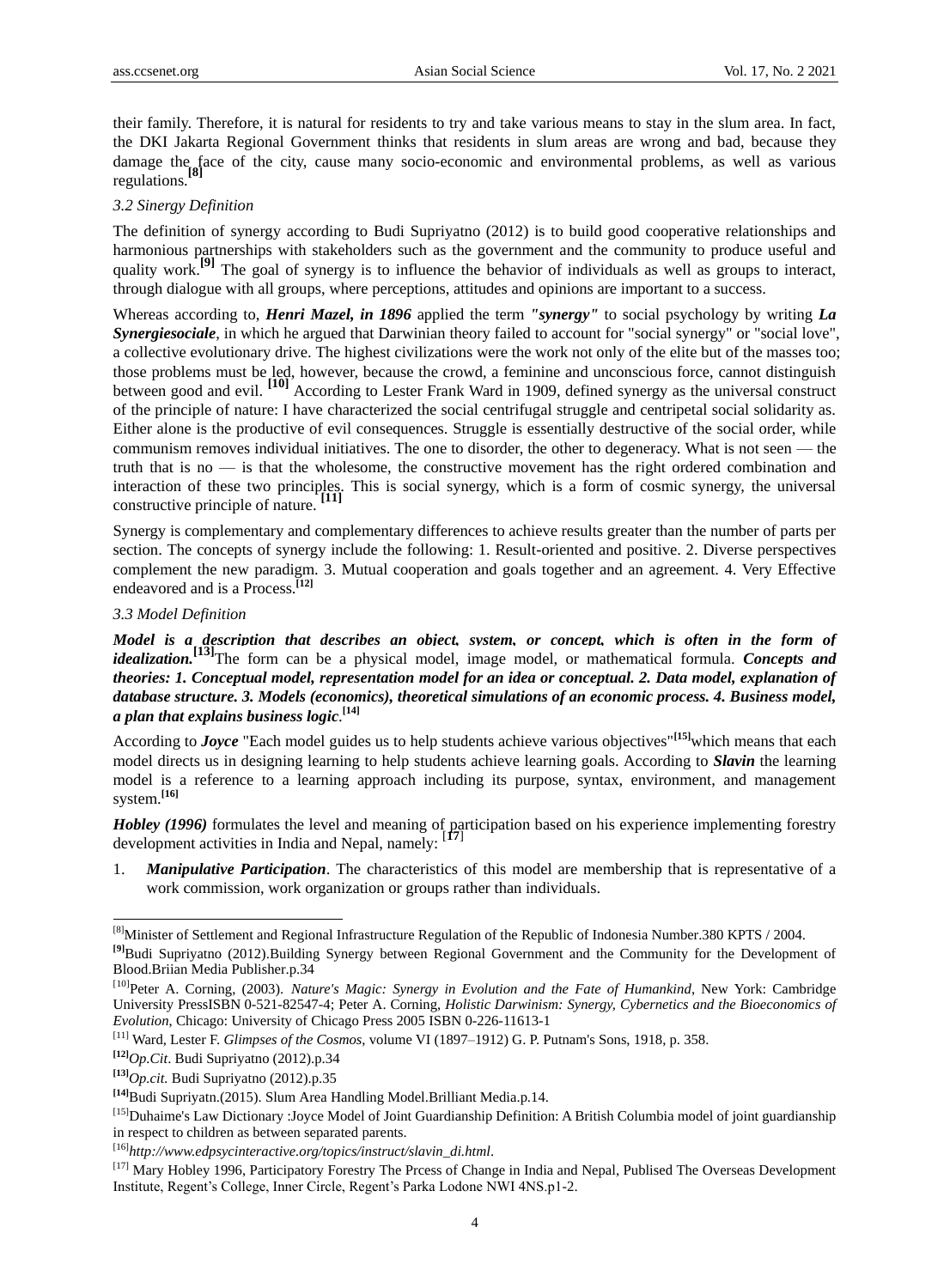- 2. *Passive Participation*. People's participation is seen from what has been decided or what has happened, information comes from the administrator without wanting to hear the response from the public about the decision or information.
- 3. *Participation by Consultation*. People's participation by consulting or answering questions. People from outside define problems and the process of gathering information, and oversee analysis. The consultation process has no division in decision making, and people's views are not considered by outsiders ..
- 4. *Participation for Material Insentive*. People's participation through support in the form of resources, such as labor, food support, income or other material incentives. It is possible for farmers to provide land and labor, but they are not involved in the trial-trial and learning process. The disadvantage of this model is that if the incentives run out, the technology used in the program will not continue.
- 5. *Functional Participation.* People's participation is seen by external institutions as the ultimate goal of achieving project targets, especially reducing costs. The people may participate through group formation to determine the objectives related to the project. Such involvement may be quite interesting, because they are involved in decision making. But this happened after the decision had been made by people from outside the village. In short, villagers were co-opted to protect targets from people outside the village.
- 6. *Interactive Participation*. People's participation in joint analysis of the development of action planning and the establishment or emphasis of local institutions. Local participation is seen as a right and is not just a way to reach a project target. The process involves a multi-disciplinary methodology, there is a structured learning process. Decision making is local by groups and groups determine how the availability of resources is used, so that the group has the power to safeguard existing potential.
- 7. *Self-Mobilization*. People's participation through taking initiatives independently from outside institutions for system change. Communities develop relationships with external institutions for advice on the resources and techniques they need, but also keep an eye on how these resources are used.

## *3.4 Participation*

The magnitude of the community's motivation to stay in the slums is inseparable, which he calls sociogenetic. Therefore the government's obligation to make arrangements and relocation so that the face of the city is more beautiful, organized, and the improvement of socio-economic and environmental problems. However, the relocation of slum dwellers on the edge of the river can not be done by means of violence which will only lead to social resistance and turmoil.

Participation comes from the English word "Participate" which means taking part. But in general community participation is often also interpreted as a contribution of energy, money, or goods in the framework of the success of a development program or project. In other words, participation means how much energy, funds, or goods can be provided as a contribution or community contribution to government projects.

*Nancy Roberts* in The American Review of Public Administration, Vol. 34, 4: pp. 315-353, said, Citizen participation decisions that affect their lives are imperative of contemporary society.**[\[18\]](http://id.wikipedia.org/wiki/Demokrasi_Pancasila#cite_note-c-4)** For the first half of the 20th century, citizens are relied on public officials and decisions about public policy and its implementation. The latter part of the 20th century has shifted towards greater direct citizen involvement. This trend is more decentralized, interdependent, networked, linked to new information technologies, and challenged by "wicked problems."**[\[19\]](http://id.wikipedia.org/wiki/Demokrasi_Pancasila#cite_note-c-4)**

*Rogers* provides an understanding of participation as the level of involvement of members of the social system in the decision-making process for a plan. **[\[20\]](http://id.wikipedia.org/wiki/Demokrasi_Pancasila#cite_note-c-4)**

While *Davis* said that participation is the mental and mental involvement of individuals in a group that encourages them to develop abilities according to the group's goals. *Davis's* frame of mind contains three main points.[\[21\]](http://id.wikipedia.org/wiki/Demokrasi_Pancasila#cite_note-c-4)*First*, is mental and mind involvement. *Second*, the ability to act or work.*Third*, there is responsibility for group problems in achieving goals.  $[22]$ 

-

<sup>[</sup>[18](http://id.wikipedia.org/wiki/Demokrasi_Pancasila#cite_note-c-4)] The American Review of Public Administration, vol. 34, 4: pp. 315-353. First Published Dec 1, 2000. https://doi.org/10.1177/0275074004269288.

[<sup>\[19\]</sup>](http://id.wikipedia.org/wiki/Demokrasi_Pancasila#cite_note-c-4) *Ibid.* Nancy [Roberts/](http://journals.sagepub.com/author/Roberts%2C+Nancy).p.315-353..

[<sup>\[20\]</sup>](http://id.wikipedia.org/wiki/Demokrasi_Pancasila#cite_note-c-4)Rogers, Everett M. Innovation Communication. (Yogyakarta: Sumbangsih, 1981), Hal. 63.

[<sup>\[21\]</sup>](http://id.wikipedia.org/wiki/Demokrasi_Pancasila#cite_note-c-4) Davis, Keith & Newstrom, Jhon. 1996. Organizational Behavior : Human Behavior at Work. McGraw-Hill Series in [Management.](https://www.bookdepository.com/search/advanced?seriesId=5279) p.79.

[<sup>\[22\]</sup>](http://id.wikipedia.org/wiki/Demokrasi_Pancasila#cite_note-c-4) *Ibid*. Davis, Keith & Newstrom, Jhon.p. 80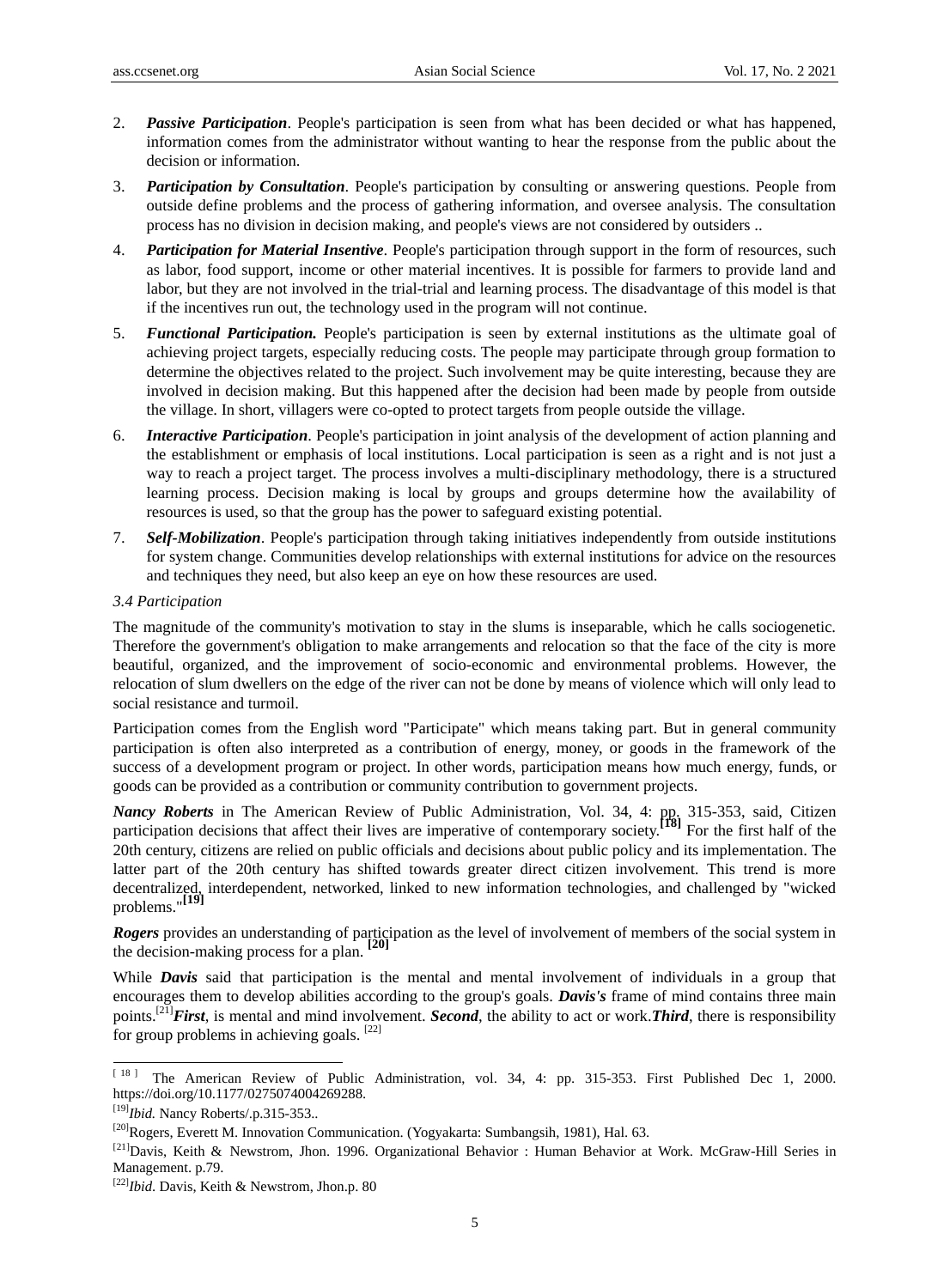*Kohen*argues that participation is involvement in the decision-making process, program implementation, utilization, and evaluation of results.[\[23\]](http://id.wikipedia.org/wiki/Demokrasi_Pancasila#cite_note-c-4)The same opinion was expressed by *Uphof*which states that participation is the involvement of the community in decision making, determining needs, withdrawing benefits, and evaluating programs. [\[24\]](http://id.wikipedia.org/wiki/Demokrasi_Pancasila#cite_note-c-4)

#### *3.5 The Role of Local Governments as Key Stakeholders*

In the process of structuring slum areas on the banks of the river in Jakarta residents must be able to participate, so efforts to multiply and develop the potential of citizens need to be done. Winarno (2004: 140) also said that a community facilitation process was needed to have the ability, namely:**[\[25\]](http://id.wikipedia.org/wiki/Demokrasi_Pancasila#cite_note-c-4)**

- a. Analyze the situation in the environment.
- b. Looking for problem solving based on the abilities of the limitations they have.
- c. Develop their business, with all the capabilities and resources they have.
- d. Develop a system to access the necessary resources.

Various empowerment efforts are also needed in accordance with the conditions of the local community, as stated by *Jim Ife (19962)* that empowerment is an increase in the capacity of the community to be able to manage themselves according to their knowledge and abilities. Thus, to relocate people in slum areas along the<br>river should be besed on the seniesting and social conditions of the community [26] river should be based on the aspirations and social conditions of the community. **[\[26\]](http://id.wikipedia.org/wiki/Demokrasi_Pancasila#cite_note-c-4)**

By using the reference to the good government reference, it is expected that in formulating forums to share the role of stakeholders, they can synergize with the four important elements of the government mentioned above.

## *3.6 Research Data*

-

The data and information are categorized in problems and potential to be included in the model needs analysis. Each item or important parts of the data and information include the following:

# *3.7 Environmental Aspects*

From a number of channels, there is one of the most crowded areas in Jakarta that is located in *Citizens Association* 02 and 03 KampungMelayu, Jatinegara, or known as the KampungPulo area. From the data of the DKI Jakarta Central Bureau of Statistics in 2013, the two *Citizens Association (CA*) have an area of approximately 3.7 ha and 3.36 ha. With that area, the Pillars of Citizens 02 and 03 are inhabited by approximately 4,356 people and 5,032 inhabitants. Every hectare of land in KampungPulo must be inhabited by approximately 1,500 people.

According to *Robert*, the two regions in KampungPulo, the Head of the DKI Jakarta Central Bureau of Statistics, will return to census at the end of this month (November 2017). The results of recommendations from the DKI Jakarta Central Bureau of Statistics will be submitted to the Regional Development Planning Agency. However, *Robert* said he did not know whether this area would be one of the areas that the DKI Provincial Government would organize *(Interview Results November 17, 2017).* Chairperson of the *CA* 03 Aga said the population in his area had experienced a slight shrinkage in the last two years. Of the 16 Neighborhood Associations there are only 12 Neighborhood Groups left. This is because the majority of its citizens are affected by the Ciliwung River normalization project. "There are only about 1,200 heads of households left," Aga said when interviewed by Researchers at his *CA* 03, KampungMelayu, Jatinegara, East Jakarta *(Monday November 20, 2017).*

When entering the KampungPulo area there is no road access for four-wheeled vehicles because of the narrow width of the road. The only access to four-wheeled vehicles is through the Ciliwung River normalization inspection road. Even though four-wheeled vehicles can only be parked on the edge, they cannot enter access to the village *(Field Survey results on June 15, 2017, surveys are carried out up to 3 times)*.

The only access is using two-wheeled vehicles. The road is no less than one and a half meters wide. Almost no houses of citizens who have a home page. The majority of the houses are semi-permanent and have two floors. Two-wheeled vehicles cannot freely drive the vehicle. Drivers must share the place with vehicles parked on the

<sup>&</sup>lt;sup>[\[23\]](http://id.wikipedia.org/wiki/Demokrasi_Pancasila#cite_note-c-4)</sup>Kohen, J. M. (1977). Rural Development Participation. (USA: Cornel University). p. 7.

 $[24]$ Norman Uphoff (1977). Rural Development Participation: Concept and Measures for Project Design. Implementation and Evaluation. Article (PDF Available) January 1977 **with** 3,879 Reads. https://www.researchgate.net/publication/37882394\_ Rural\_Development\_Participation\_Concept\_and\_Measures\_for\_Project\_Design\_Implementation\_and\_Evaluation

**[<sup>\[25\]</sup>](http://id.wikipedia.org/wiki/Demokrasi_Pancasila#cite_note-c-4)** See Winarno, S. 2004. Introduction to Scientific, Basic, Method and Engineering Research. Bandung: Tarsito. P.140.

**[<sup>\[26\]</sup>](http://id.wikipedia.org/wiki/Demokrasi_Pancasila#cite_note-c-4)**Lihat *Jim Ife (1996)* Community Development; Creating Community Alternatif-Vasion, Analysis and Practice. Longman. p. 182.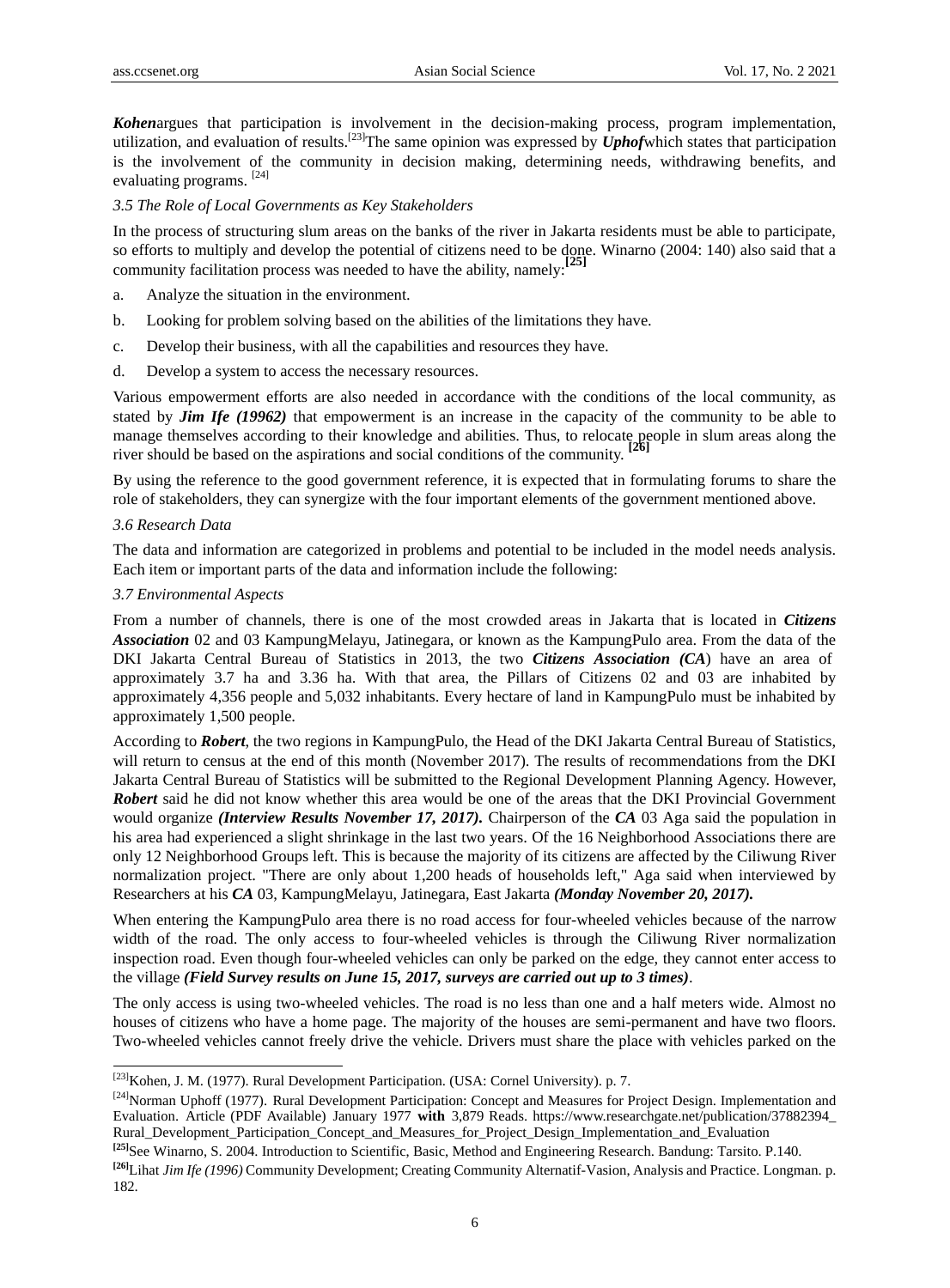road and children who use narrow alleys as a means of playing them. When walking around it is hardly found. Many environmental conditions with inadequate conditions. There are even neighborhood roads that do not have water channels, so when the rainy season arrives the threat of flooding often hits the area.

# *3.8 Model in Determining Compensation*

For reference models in determining compensation, the residents stated the most were neighbors, reaching 44%. For details in Table 1.

Table 1. Modeling in Determining Compensation

| NO.                                 | LIST OF INDEMNITY INSTITUTIONS | <b>TOTAL</b> | PERCENT (%) |
|-------------------------------------|--------------------------------|--------------|-------------|
|                                     | <b>PUBLIC FIGURE</b>           |              | 15%         |
|                                     | <b>NEIGHBOR</b>                | 46           | 46%         |
| Citizens NEIGHBORS / LOCAL CITIZENS |                                | 21           | 21%         |
|                                     | Village Officials              |              | 5 %         |
| <b>DKI</b> Government Apparatus     |                                |              | 4%          |
| NGO                                 |                                | Q            | 9%          |
|                                     | <b>TOTAL</b>                   | 100          | 100%        |

Source: Processed data from Survey Results of Budi Supriyatno June 2018

#### *3.9 Institutional Aspects*

Organizational and institutional potential at the Research Site:

- a. Number of influential figures.
- b. Citizens Association level agency
- c. Religious Organizations, and social organizations.
- d. Political Institutions.

And the community's expectations for the Slum Area Planning Plan can be seen as Neighborhood Groups in the following Table 2.

Table 2. Expectations / Inputs to the Arrangement Plan

| NO     | <b>HOPE / COMMUNITY ENTRY</b>           | <b>TOTAL</b> | PERCENT (%) |  |
|--------|-----------------------------------------|--------------|-------------|--|
|        | Agree to Dismantling with Terms         |              | 6%          |  |
|        | There is Deliberation with the Citizens | 23           | 20%         |  |
|        | There is certainty about implementation | 15           | 15%         |  |
| 4      | Initial Notification                    | 21           | 21%         |  |
|        | There is compensation                   |              | 5%          |  |
| 6      | Compensation Based on Deliberation      | <sub>0</sub> | 6%          |  |
|        | Residents Do not be harmed              |              | 8%          |  |
| o<br>δ | The edge of Ciliwung River is cleaner   |              | 2%          |  |
| 9      | Postponed First Implementation          |              | 6%          |  |
| 10     | Disagree There Are Evictions            |              | 11%         |  |
|        | TOTAL                                   | 106          | 100%        |  |

Source: Processed data from Survey Results of Budi Supriyatno June 2018

## *3.10 Social Aspects*

The inhabitants of the river have long lived and evolved living entities. The most populous area in Jakarta, which is located in RukunWarga 02 and 03 KampungMelayu, Jatinegara or also known as the KampungPuloarea, has lived side by side like any other community. The social system they live in is also an increasingly entrenched social place.

An academic at Erlangga University, YayanSaktiSuryandaru said: "Moving them (slum residents) should not be interpreted as moving things or moving families. They are many and after "culture" internalized. So there is something that needs to be discussed openly, both with the citizens and from the government, so that there will be no violent clashes in the community, the community must not be harmed, even though the government is illegitimate on the land. There are no false attempts, even if the government has power. "**[\[27\]](http://id.wikipedia.org/wiki/Demokrasi_Pancasila#cite_note-c-4)**

 **[\[27\]](http://id.wikipedia.org/wiki/Demokrasi_Pancasila#cite_note-c-4)** See Suryandaru in SukoWidodo, 2006.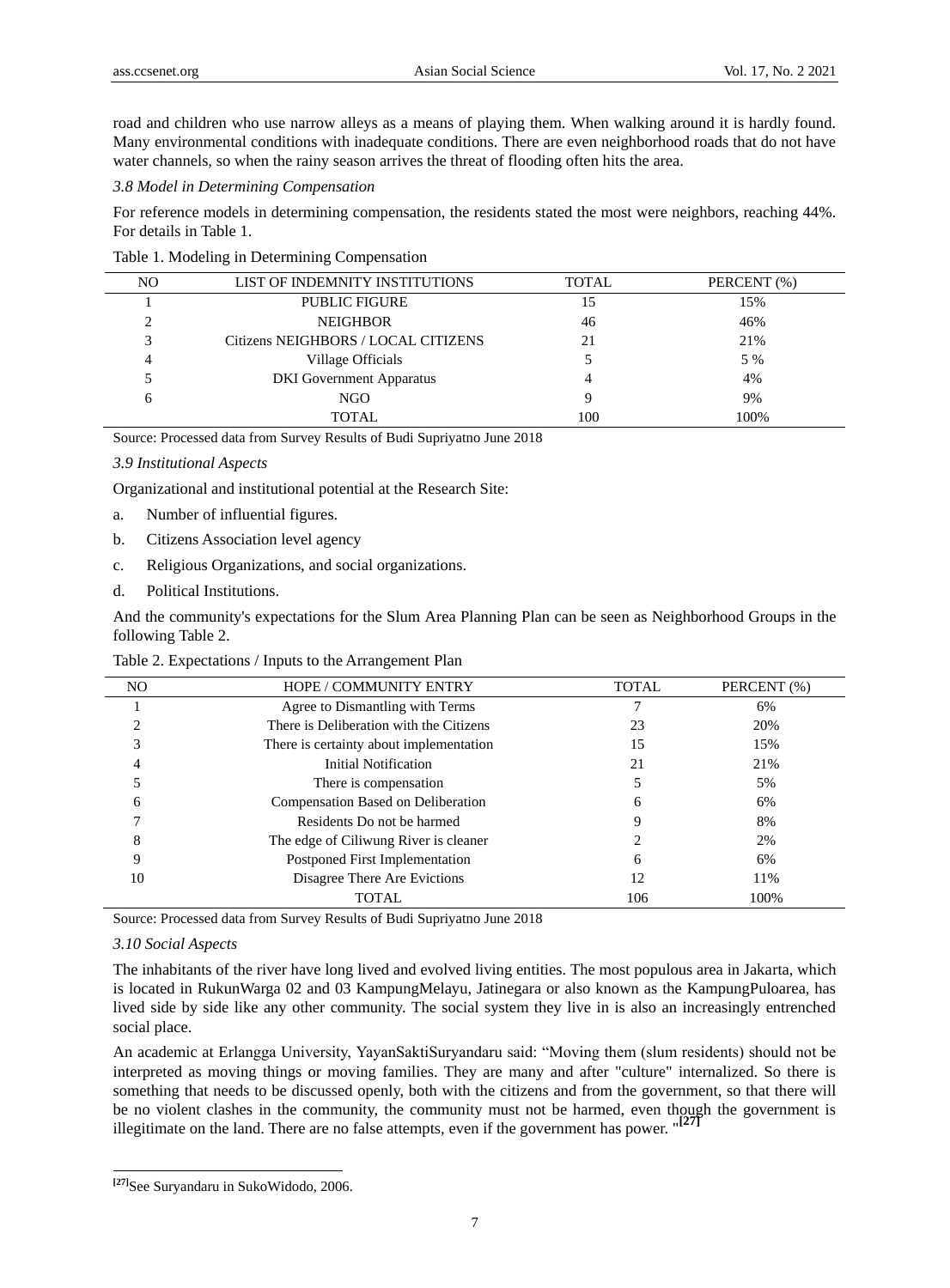# *3.11 Legal Aspects*

Experts from the explanation explained that the legality of regional law is indeed a form of "annexation" and cannot be justified. However, those at these locations have other views about ownership:

- 1. When the transfer they provide is clear and the compensation is higher.
- 2. Illegal status. The land status of residents around the banks of the Ciliwungriver in a limited area does not have a certificate (100%).
- 3. The influence of External Institutions (NGOs), political party elites that will influence citizens has been anticipated by the DKI Jakarta Regional Government.
- 4. DKI Jakarta Regional Government Facilities: despite the complex solutions offered by resource persons that identified problems, the DKI Jakarta Government believes that efforts to organize slum areas along the river need to be carried out *(Interview with officials who do not want to be named on 22 November 2017)*.

# *3.12 Some Perceptions of Community Leaders*

The results of the research and information on the results of the FGD in this study, showed a soft attitude from the residents towards the arrangement plan, even though in substance the demands were relatively the same. This attitude arose when the FGD was held with community leaders and community representatives who outlined the following:

- 1. Residents are essentially aware that they occupy land that is not theirs. However, the land was empty and for a long time it seemed like no one had / took care of it, so what would be wrong if the residents occupied it just to take shelter and connect their lives.
- 2. Therefore, actually the citizens are ready and willing to participate in the environmental arrangement provided that the government immediately realizes it, not only promises or plans like this.
- 3. The community is willing if at any time they have to leave the place as long as they are treated properly as people who have lost their homes and livelihoods.
- 4. For vacant land, residents request that they be built according to the government's plans (inspection roads, parks, social facilities, public facilities, etc.) so that the migrants will no longer occupy them.
- 5. In the structuring plan and including any development programs that will be implemented for the residents, the Regional Government of DKI Jakarta is asked to act as a father to children.

# **4. Discussion Result**

# *4.1 Understanding the Nature of the Model*

Before developing a model that is synergized with the role of the DKI Jakarta Regional Government and the community in structuring slum areas, it must first apply the nature of a model. The actual model is a representation of the system. The system is a dynamic structure, while the structure is a thought made in such a way as to be made by the basic elements needed where each element has a dependence on one other functionality in achieving a common goal.

Therefore, in preparing a model it is necessary to pay attention to the characteristics or elements of the system. Characteristics and elements that must be fulfilled for a model, as a representation of the system: [**[28](http://id.wikipedia.org/wiki/Demokrasi_Pancasila#cite_note-c-4)**]

- 1. Consisting of components in it as a subsystem, where each component has a network of relationships with each other.
- 2. Is a unity in the system.
- 3. Mutual integration in achieving common goals.
- 4. The system is a dynamic structure.
- 5. Mutual interaction between components in the system.
- 6. The existence of functional interdependence between components and subsystems.
- 7. Having input and output, where input moves the system which then produces output.
- 8. System and components in the system are able to adapt to the environment.

-

[<sup>\[28\]</sup>](http://id.wikipedia.org/wiki/Demokrasi_Pancasila#cite_note-c-4)*Op.cit.*Budi Supriyatn.(2015).p.15.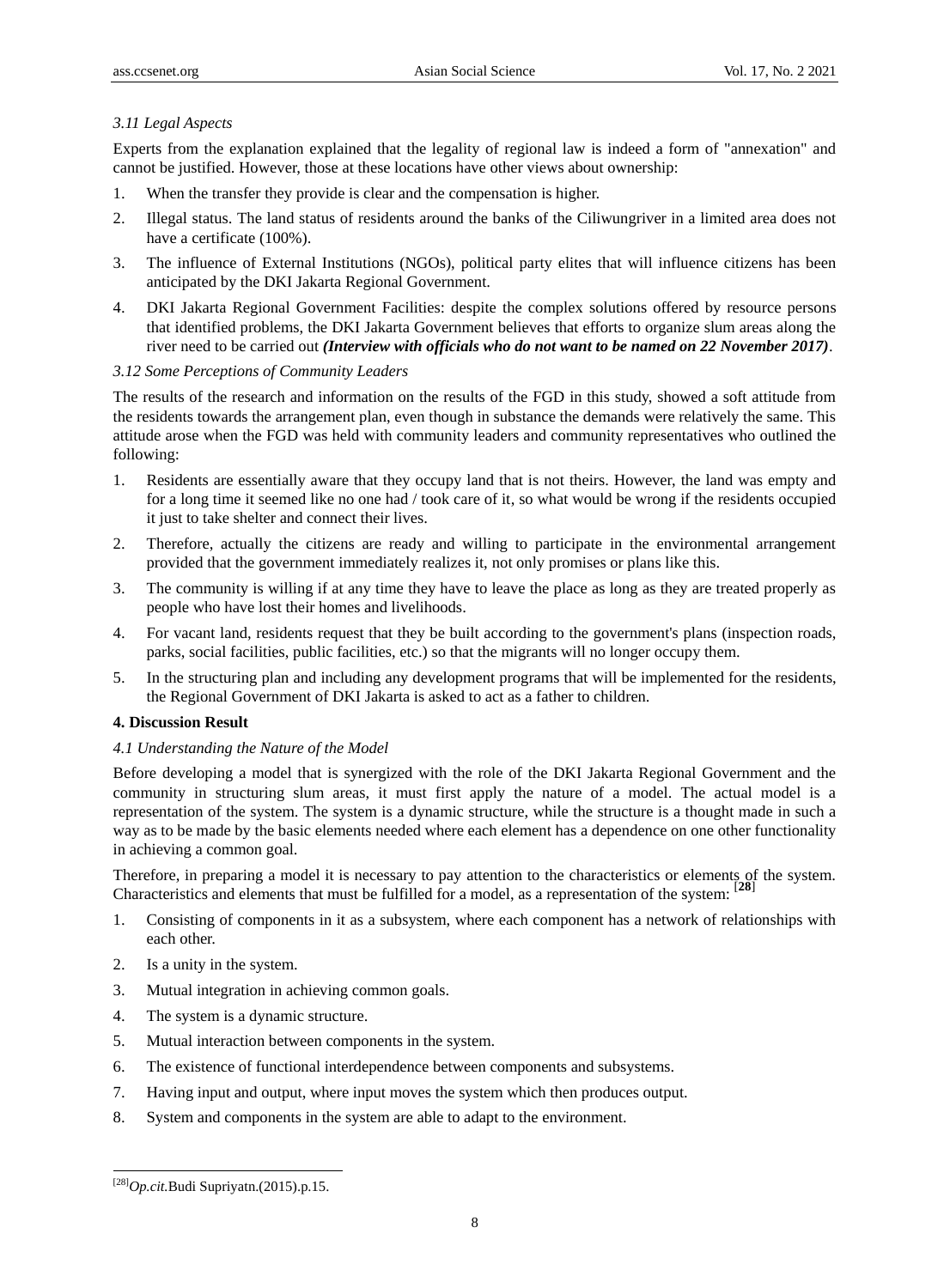## *4.2 Analyze the Stages of Field Studies for Problem Identification and Potential*

- 1. Preliminary Study
	- a. Past Program Evaluation

Evaluate the programs that have been implemented in various aspects:

- 1) The extent of past related programs (structuring the slums of the Ciliwung riverbanks that have been carried out the previous year by the Public Works Agency has fulfilled what is expected and planned by the DKI Government.
- 2) How far the activities of structuring the residents of the slum area have fulfilled the wishes and needs of the local community.
- b. Evaluation of the Negative Social Impact that arises

Besides evaluating the value of benefits, an evaluation was also conducted in the event of a negative social impact due to the implementation of the previous 2014 structuring program.

- 2. DoingSocial Mapping
	- a. Carry out field studies (Filed Research of Social Mapping)
		- 1) Carrying out data collection using the Neighborhood Participatory Action Research (PAR) approach through the Rapid Appraisal Method, FGD and discussion in the community.
		- 2) Identify the boundaries and characteristics of the mapping area, literature review, then determine the issues in the community that have potential and have an interest in terms of interests in relation to the arrangement of the Ciliwung River Slums.
		- 3) Conduct institutional identification at the micro (community) and macro level (level above the community) What institutions are there, social, general religion, Neighborhood Association (NA)/ CA, Youth Organization and so on, private sector. It needs to be described how the pattern of relationships / interactions between these organizations.
		- 4) Identifying potential that exists within the community and stakeholders, both actual and symbolic potential.
	- b. Enter the Social Mapping Results into the Model.

The results of this study will be a consideration in the model and integration of the programs to be offered, both those that are potential (actual and symbolic) and constraints.

- 1) **Potential Considerations**. For example at the socialization program, the importance of waste management through environmentally friendly recycling methods presents female leaders, mayors and groups of mothers CA Family Welfare Program 07 leaders of women and mothers The Family Welfare Program is all committed to waste management for Neighborhood Unit for cleanliness and sustainable environmental health.
- 2) **Obstacle Considerations**. In reading together, balancing the constraints, for example, is the consideration of people's perceptions that tend to be negative towards the structuring program. The attitude of the residents was influenced by the implementation of slum area arrangement that had been carried out the previous year which had run smoothly. In addition, residents also considered that since then the provincial government often prepared a structuring plan, but it had never been realized. Residents were upset because there was uncertainty from the government, even the land in the slum area that had been released was left empty and not immediately built. Therefore, the prepared model must be able to be implemented in the following year and vacant land that has been freed must be built immediately.
- 3. *Macro Dimension* (Governor of DKI Jakarta, Mayor, Department of Parks and Empowerment of City Government, Office of Settlements and Public Works Office, Regional Development Planning Agency and sub-district):
	- a. In the context of the arrangement of the Slum Jakarta Area Alternative is the Construction of Flat Housing, the Regional Government of DKI Jakarta will provide land owned by the Regional Government as a candidate location for the flats.
	- b. The Governor of DKI Jakarta also led the implementation of structural housing that has been mandated by the people by deciding on the regional expenditure budget funds including the amount as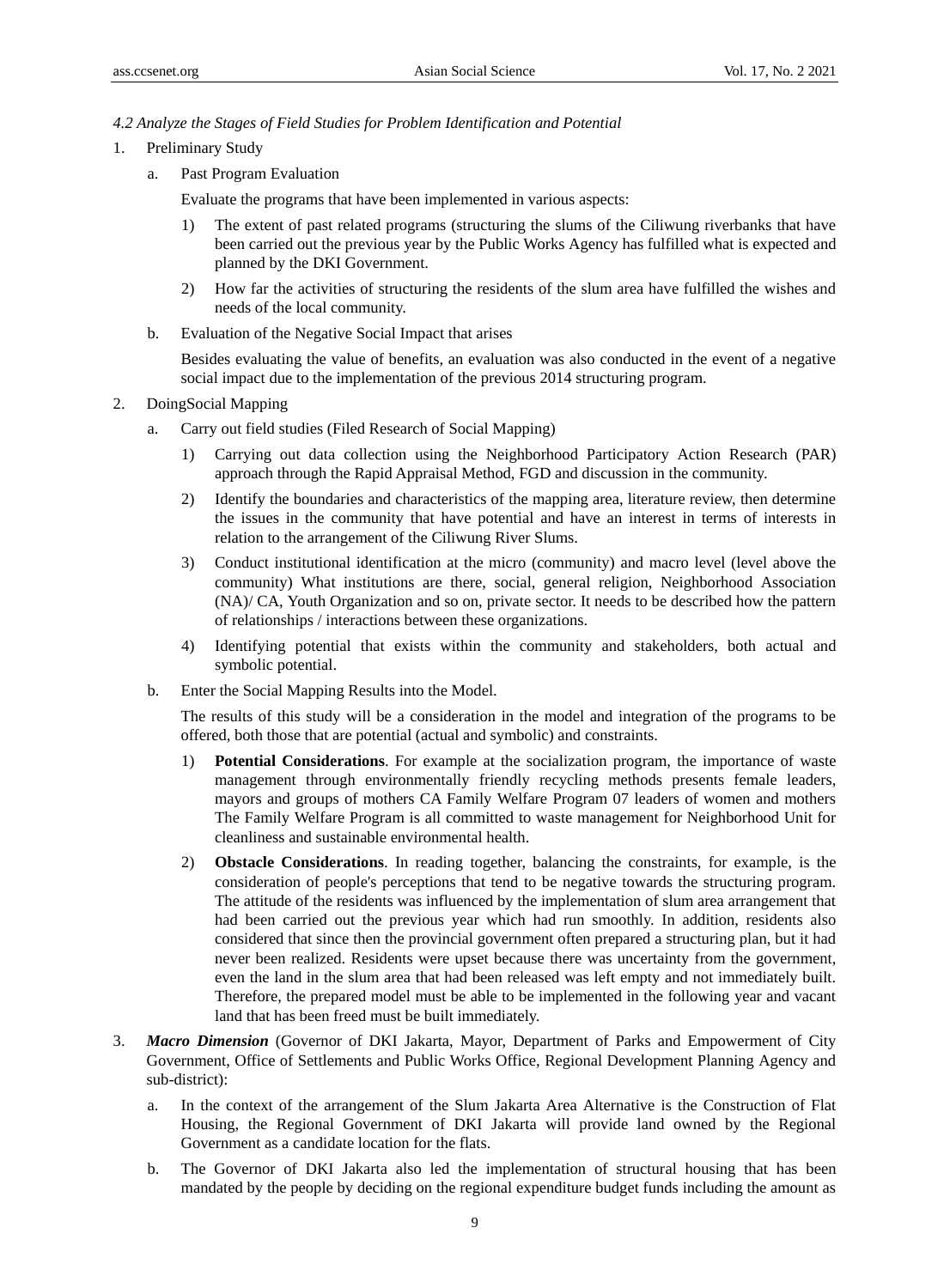operational funds for development at the community level by means of "block grants" and authorizing the Neighborhood Unit to independently manage operational funds for the development of local continuity.

- c. The role of the department within the DKI Jakarta Regional Government: to continue to carry out physical development, but at the smallest level of community NA, agency must submit fully the tasks and arrangements and development to the NA. The office needs to provide information, education and facilities to the Neighborhood Unit in carrying out their respective sector development.
- d. The role of the sub-district should not be to determine or select proposals from the Neighborhood Association because it will prolong the procedure of bureaucracy and will cause people's aspirations to disappear, Head of The Sub-District
- e. should continue to play a role in the routine government and in development that are sectoral in their neighboring communities, conduct monitoring, control and reporting.

# *4.3 Model Analysis Matrix*

The next step after understanding the model is the stage of idealizing the model that is needed through the analysis matrix of the needs of the same model of neighboring groups seen in Table 3.

| N <sub>0</sub> | Identification of Problems &<br>Potentials                                                                                                                                                                              | Alternative<br>Management<br>Solutions                                                                                                                                                                                                                                                                                                                                                                                                          | The Role of the<br>Community                                                                                                                                                                                                          | Role of DKI<br>Jakarta<br>Provincial<br>Government                                                                                                                                                                                                                                                                                                                                                                                                                                         | <b>Identification Sub</b><br>Systems of<br><b>Model Elements</b>                                                                      |
|----------------|-------------------------------------------------------------------------------------------------------------------------------------------------------------------------------------------------------------------------|-------------------------------------------------------------------------------------------------------------------------------------------------------------------------------------------------------------------------------------------------------------------------------------------------------------------------------------------------------------------------------------------------------------------------------------------------|---------------------------------------------------------------------------------------------------------------------------------------------------------------------------------------------------------------------------------------|--------------------------------------------------------------------------------------------------------------------------------------------------------------------------------------------------------------------------------------------------------------------------------------------------------------------------------------------------------------------------------------------------------------------------------------------------------------------------------------------|---------------------------------------------------------------------------------------------------------------------------------------|
| 1              | <b>PERCEPTION OF</b><br><b>COMMUNITY STORIES</b><br>effective<br>a. Less<br>socialization plan.<br>b. Understanding<br>Less<br>People<br>c. Citizen aspirations agreed<br>with the eviction of 35%<br>and disagreed 65% | a. Socialization<br>should be directed<br>so that citizens<br>understand the<br>plan of slum area<br>of goals, benefits,<br>compensation<br>b. can<br>accommodate the<br>aspirations of<br>citizens through<br>group discussions<br>and building<br>agreements.<br>c. Utilize the role<br>of social<br>institutions at the<br>community level<br>that are still<br>functioning well<br>as communication<br>channels in the<br>arrangement plan. | a. Present in the<br>socialization with<br>neighborhood (CA),<br>neighborhood (NA) and<br>community leaders.<br>b. Take an active role in<br>communicating needs<br>and wants and<br>aspirations.<br>c. Understanding<br>legislation. | a. Facilitate the<br>implementation<br>of socialization.<br>b. Describe the<br>relevant<br>programs and<br>policies.<br>c. Each of them<br>synergizes the<br>role of:<br>1) The role of<br>City<br>Government.<br>2) The role of the<br><b>Public Works</b><br>Department.<br>3) The Role of<br>Regional<br>Development<br>Planning Board.<br>4) The role of the<br>Housing Service.<br>5) The Role of<br>the Sanitation<br>Office.<br>6) The Role of<br>the Civil Service<br>Police Unit. | Establish<br>a.<br>effective systems<br>and socialization<br>mechanisms.<br>Establish<br>b.<br>stakeholder<br>coordination<br>forums. |

Table 3. Matrix of Analysis of Model Needs Synergizing the Role of DKI Jakarta Regional Government and Communities in Structuring the Slums of KampungPulo in the Ciliwung River Side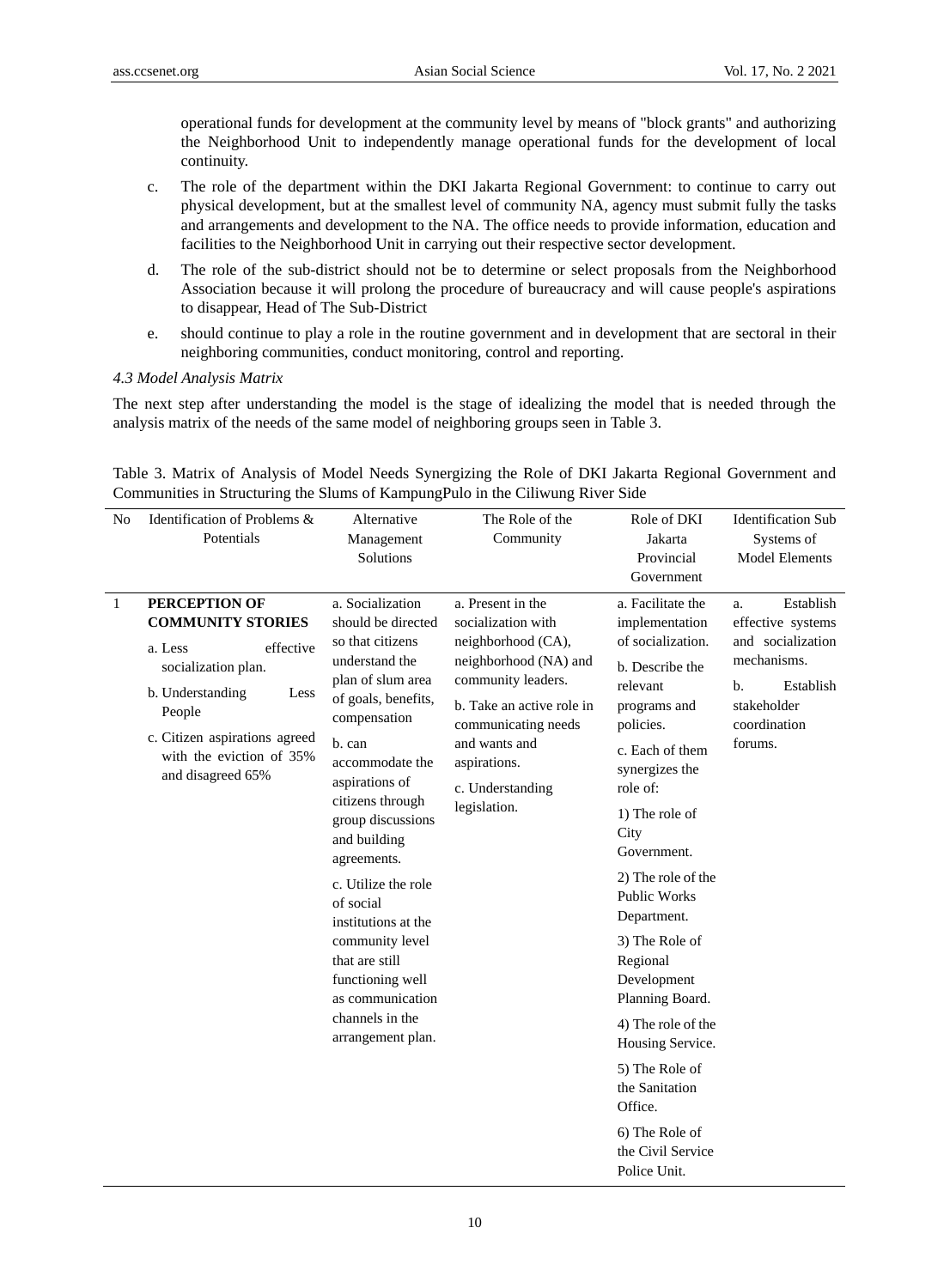| 2 | <b>SOCIAL ECONOMY</b><br><b>ASPECTS:</b><br>a. Residents requested<br>appropriate compensation in<br>the form of money or<br>relocation (69.51%)<br>b. Land and buildings are<br>unauthorized possessions of<br>aseet without title<br>certificates. | a. Determination<br>of the value of<br>land and<br>compensation<br>shall be made by<br>deliberation after<br>the community<br>understands the<br>plan and<br>utilization.<br>b. Relocation is<br>done on better<br>environmental<br>conditions.<br>c. Integration of<br>various agencies<br>and agencies and<br>regional and<br>central<br>stakeholders.<br>d. Requires<br>funding support<br>and legal<br>provisions that<br>can be sheltered. | a. Active in community<br>consultation on the use of<br>relocation for a better<br>life.<br>b. Take an active role in<br>expressing opinions                                             | a. Facilitate<br>deliberations to<br>actively convey<br>aspirations.<br>b. Relocation<br>co-relocation<br>programs<br>post-relocation<br>coaching. | a. Strengthen the<br>stakeholder<br>forum in program<br>integration and<br>funding.<br>b. Strengthening<br>program and<br>funding integrity.<br>c. Strengthening<br>special funding<br>during<br>post-relocation<br>mentoring<br>relocation |
|---|------------------------------------------------------------------------------------------------------------------------------------------------------------------------------------------------------------------------------------------------------|-------------------------------------------------------------------------------------------------------------------------------------------------------------------------------------------------------------------------------------------------------------------------------------------------------------------------------------------------------------------------------------------------------------------------------------------------|------------------------------------------------------------------------------------------------------------------------------------------------------------------------------------------|----------------------------------------------------------------------------------------------------------------------------------------------------|---------------------------------------------------------------------------------------------------------------------------------------------------------------------------------------------------------------------------------------------|
| 3 | <b>INSTITUTIONAL</b><br><b>ASPECT:</b><br>a. Already formed the CA,<br>NA.<br>b. Already formed informal<br>institutions such as collection<br>of mothers, and group<br>religion                                                                     | a. Utilizing<br>existing<br>institutions as<br>communication<br>channels between<br>government and<br>society.<br>b. The principle<br>of law<br>enforcement is<br>done by social<br>approach in order<br>to fluctuate.<br>c. Building a<br>thorough<br>understanding of<br>applicable<br>legislation.<br>d. Beginning with<br>social mapping,<br>aspirations and<br>community<br>views.                                                         | a. Residents are active in<br>group meetings.<br>b. Community active<br>community leaders<br>participated in the<br>socialization and<br>subsequent training to<br>assist the residents. | a. Improve group<br>understanding<br>and capability.<br>b. Conduct<br>training.<br>c. Allocate funds<br>for group<br>empowerment.                  | a. Establish<br>systems and<br>mechanisms for<br>community and<br>institutional<br>synergy and<br>stakeholders.<br>b. Stakeholder<br>communication<br>forums for<br>integrated<br>activities and<br>funding.                                |
| 4 | <b>LEGAL ASPECT</b><br>a. Residents are aware of the<br>utilization and status of land<br>ownership by law illegally.<br>b. Government has the task                                                                                                  | a. The principle of<br>law enforcement<br>is done by social<br>approach in order<br>to fluctuate.                                                                                                                                                                                                                                                                                                                                               | a. Active in groups to<br>improve understanding<br>of the applicable<br>provisions.<br>b. Officials and                                                                                  | a. Active<br>through legal<br>guidance and<br>counseling that<br>is offset by the                                                                  | a. strategic<br>measures to build<br>a non-<br>socio-economic<br>relationship                                                                                                                                                               |

11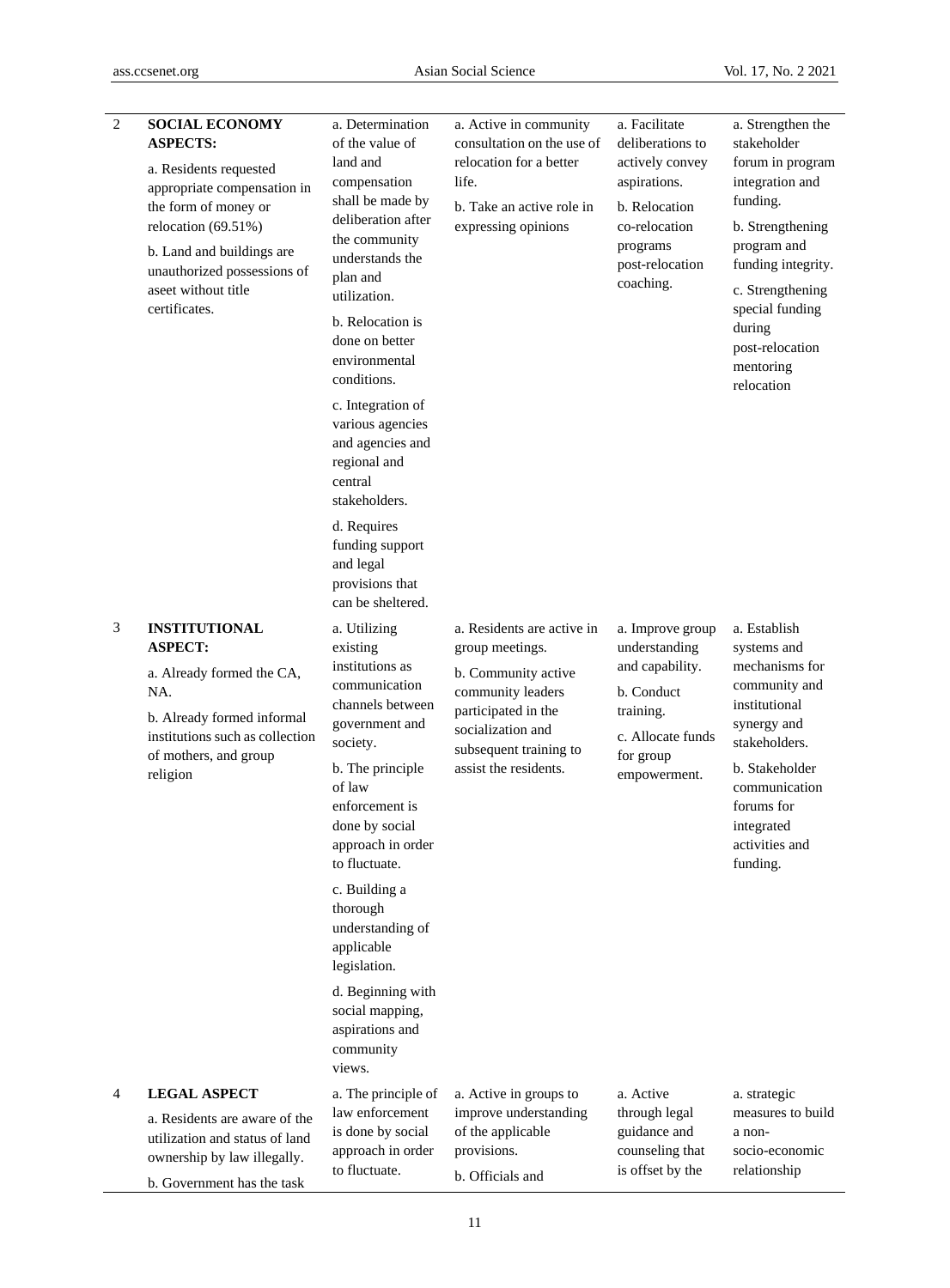|                                                                                                                                                                                                                                           | of managing the city<br>properly and correctly in<br>accordance with applicable<br>laws and regulations. | b. Building a<br>thorough<br>understanding of<br>applicable<br>legislation.<br>c. Beginning with                                                                                           | community institutions<br>to assist their citizens in<br>consultation with the<br>government of DKI<br>Jakarta.                                                                                         | socialization of a<br>government<br>program that<br>cares more about<br>the citizens to be<br>relocated. | between city and<br>provincial<br>government<br>stakeholders with<br>community<br>institutions. |
|-------------------------------------------------------------------------------------------------------------------------------------------------------------------------------------------------------------------------------------------|----------------------------------------------------------------------------------------------------------|--------------------------------------------------------------------------------------------------------------------------------------------------------------------------------------------|---------------------------------------------------------------------------------------------------------------------------------------------------------------------------------------------------------|----------------------------------------------------------------------------------------------------------|-------------------------------------------------------------------------------------------------|
|                                                                                                                                                                                                                                           |                                                                                                          | social mapping,<br>aspirations and<br>community views                                                                                                                                      |                                                                                                                                                                                                         | b. Awareness of<br>citizens about<br>the quality of<br>safe and healthy<br>housing<br>environments.      | b. Strengthening<br>forums for<br>integration of<br>community<br>programs and<br>targets.       |
|                                                                                                                                                                                                                                           |                                                                                                          |                                                                                                                                                                                            |                                                                                                                                                                                                         | c. Socialization<br>of group<br>building<br>facilities                                                   | c. Integration of<br>community<br>programs and<br>targets.                                      |
|                                                                                                                                                                                                                                           |                                                                                                          |                                                                                                                                                                                            |                                                                                                                                                                                                         | programs.                                                                                                | d. Synchronize                                                                                  |
|                                                                                                                                                                                                                                           |                                                                                                          |                                                                                                                                                                                            |                                                                                                                                                                                                         | d. Implement<br>housing<br>programs based<br>on local wisdom.                                            | community goals.                                                                                |
|                                                                                                                                                                                                                                           |                                                                                                          |                                                                                                                                                                                            |                                                                                                                                                                                                         |                                                                                                          | e. Synchronize<br>the<br>implementation<br>of activities.                                       |
|                                                                                                                                                                                                                                           |                                                                                                          |                                                                                                                                                                                            |                                                                                                                                                                                                         |                                                                                                          | f. Building<br>partnership<br>networks.                                                         |
| 5                                                                                                                                                                                                                                         | <b>ASPECTENVIRONMENT</b>                                                                                 | Through a<br>participatory<br>approach to<br>improving the<br>condition and<br>quality of the<br>environment and<br>occupancy with<br>the awareness of<br>citizens and<br>understanding of | Actively participate<br>actively in groups and<br>activities in improving<br>the quality of the<br>environment.<br>Establish a group of<br>people concerned about<br>environmental health and<br>safety | Implementing<br>local                                                                                    |                                                                                                 |
| a. The condition and quality<br>inadequate.<br>toilets are inadequate.<br>conditions: 28 households<br>usually defecate in rivers /<br>e. Permanent settlement:<br>3,366 houses. Semi<br>permanent: 2927. 54.35%<br>occupancy density and | of the shelter environment is                                                                            |                                                                                                                                                                                            |                                                                                                                                                                                                         | wisdom-based<br>stimulation<br>program.                                                                  |                                                                                                 |
|                                                                                                                                                                                                                                           | b. Clean water facilities and                                                                            |                                                                                                                                                                                            |                                                                                                                                                                                                         |                                                                                                          |                                                                                                 |
|                                                                                                                                                                                                                                           | c. Flood and puddle threats.                                                                             |                                                                                                                                                                                            |                                                                                                                                                                                                         |                                                                                                          |                                                                                                 |
|                                                                                                                                                                                                                                           | d. Environmental sanitation                                                                              |                                                                                                                                                                                            |                                                                                                                                                                                                         |                                                                                                          |                                                                                                 |
|                                                                                                                                                                                                                                           | the relocation<br>program for a<br>better, healthier,                                                    |                                                                                                                                                                                            |                                                                                                                                                                                                         |                                                                                                          |                                                                                                 |

# **Chart Analysis Analyzes Model Building**

existing buildings occupied by 5 peple more each.

After making a matrix analyzing the model needs, the next step is to build the model configuration. The steps at this stage include:

- 1. Strengthening the elements of the model resulting from identification so that they are truly representative of the system. This is done by juxtaposing / matching the model elements with the cirri system or elements of the system that have substance similarities, the identification results are correct. Both are given the same number and are bold, the module element on the right, and the system elements on the left.
- 2. Strengthening the substance aspects of the model elements as part of the slum area arrangement model. This is done by describing the system elements (theoretical discourse and conceptual dimensions) and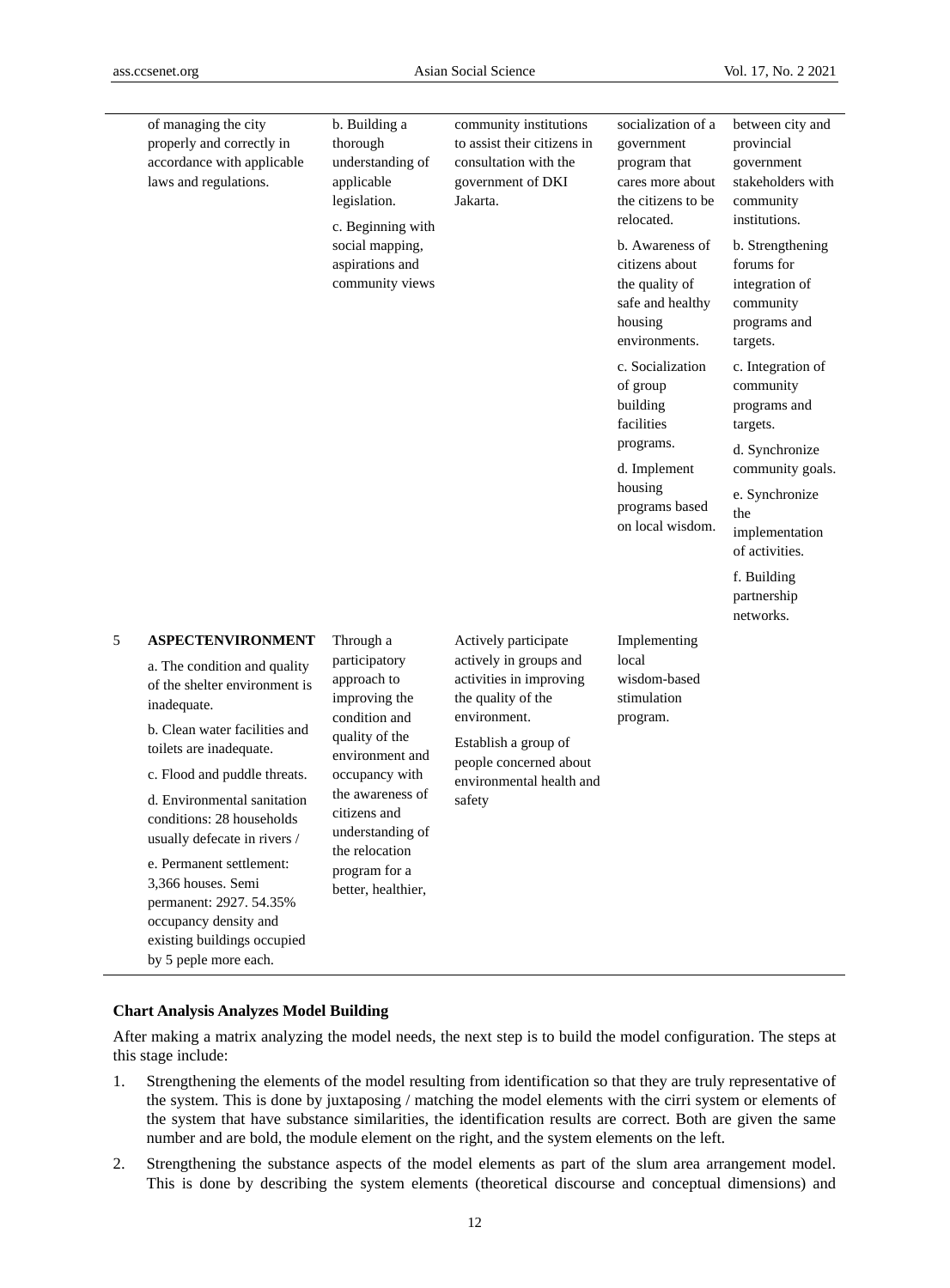describes the model's ability (results of empirical studies and practice studies). The results of the translation are written under each element. All of them appear in the section below.

## **Stage Model Implementation Analysis**

- 1. *Social Preparation*. After field identification is complete, the working mechanism of the model of the structuring program can be arranged. Before the final design of the model needs to be discussed and agreed upon with various parties:
	- a. Meeting between stakeholders (City Government, Provincial Service and Community / Community Leaders, Religious leaders, elders of citizens and so on to formulate and agree on a structuring plan (by presenting the results of research and identification of the field).
	- b. Agree on the vision or future of slum residents among stakeholders and formulate strategies that will be taken in implementing the implementation of the role in a participatory manner.
	- c. Agree on definitions of development concepts used in the model.
	- d. Agree on the basic principles that will be used as a benchmark for development activities.
	- e. Regional political statements (especially the Regional People's Representative Council).
	- f. After the concept of the model is discussed corrected and principally accepted by stakeholders, a final model is prepared.
	- g. The model was then socialized to the community (especially in the pilot project area and research was conducted for government facilitators / NGO assistants in the neighborhood unit of all levels of regional government officials and universities.
	- h. After the model can be tried for one year. As long as it is monitored by the university parties scientifically (objectively and systematically) then evaluated.
	- i. Based on the evaluation of the DKI Jakarta Regional Government and the Regional People's Representative Council, a decision was made to expand the implementation of the model in other slum communities in the slums of Jakarta. The focus of attention on the model that will be prepared is mainly for the slum area community because the city is very different from the village community. After that a new model will be developed for the village community (upstream area).
- 2. *Model Implementation Mechanism*. As described above, the model includes the micro dimension (level of neighborhood / neighborhood and macro dimensions (sub-district / city / province level).
	- a. Approach to Micro Dimensions (Community Level).
		- 1) To take an approach it is necessary to strengthen institutional capacity. The most obvious way is to give trust, responsibility and authority to the community in accessing and managing development funds.
		- 2) For this reason, the Regional Government needs to explore to give authority to the Neighborhood Unit to receive and manage operational funds directly from the Regional Budget expenditure budget in the form of block grants which can be integrated with community self-help funds.
		- 3) The funds can be obtained through the Village Officials by submitting a proposal (project proposal) which is prepared jointly by the residents.
		- 4) The criteria for the amount of funding for each community unit / Neighborhood Unit is the importance of the proposed development project, but also the amount of assistance that can be provided by all citizens (for example in the form of funds, natural contributions, and voluntary labor, etc.).
- 3. Implementation of the Model through Preparation

Before being implemented, the design of the model needs to be discussed and agreed upon by the parties, so that the following steps need to be carried out:

- a. Meeting between stakeholders (Regional People's Legislative Assembly, DKI Jakarta Government, community leaders, traditional and religious leaders, etc.) to socialize the model while formulating and agreeing on slum area management issues.
- b. Agree on the vision and mission with slum communities. Among stakeholders and formulate strategies to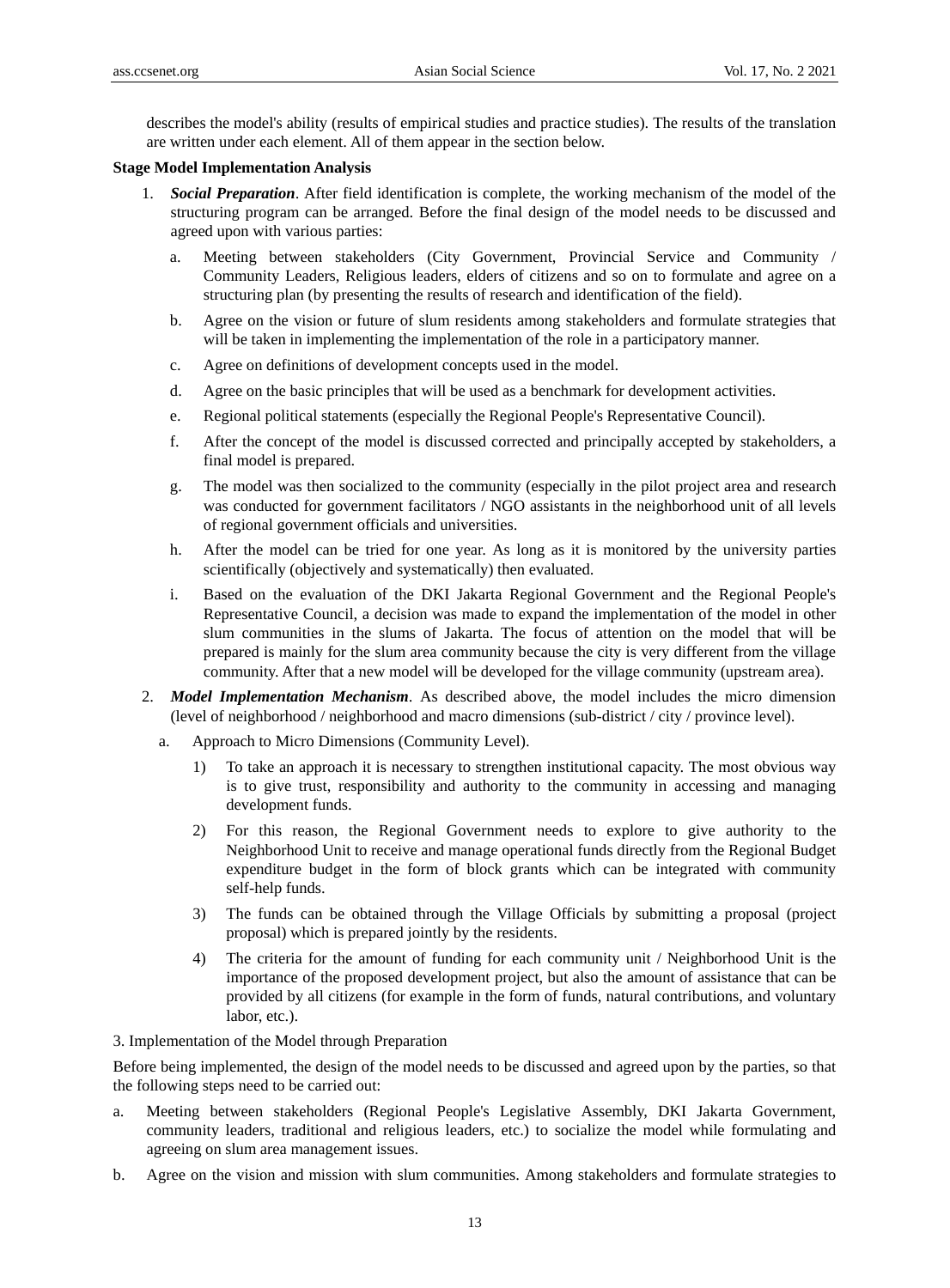be taken.

- c. Agree on the development concept that will be used.
- d. Agree on the basic principles that will be used as a benchmark for development activities.
- e. Statement about the "political will" of the region, especially by the Regional People's Representative Council.

# **5. Conclusion and Recommendation**

# *5.1 Conclusion*

Previous research entitled *Sustainable Development of Urban Slum Areas In Northwestern Spain* at: http://dx.doi.org/10.1108/MEQ-06-2014-0095. Written by: *Carmen Gago*-Cortés Economic Analysis and Business Administration, University of A Coruna, A Spain, and *Isabel Novo-Corti* Economic Development and Social Sustainability Research Group, University Institute of Maritime Studies.

The similarities both discuss about slum areas, while the difference is, this article emphasizes the implementation of the sustainable development of urban slums by the Spanish Government. Meanwhile, my paper discusses the Synergy Model of the Role of Local Government and Society in Public Relocation in Jakarta, Indonesia. So that the emphasis is different on the implementation of development and the synergy model of the roles of local government and society.

From the description above can be concluded as follows:

- 1. Slum arrangement in Jakarta must be carried out in stages and focus on certain areas, but provided that a definite legal umbrella is provided.
- 2. The synergy role model that is built, among others, through direct public deliberations (deliberations on the mention of citizens) can be used as an arrangement pattern in several places because it can become a communication forum for Regional Governments throughout Indonesia and the Community.
- 3. The use of local leaders to participate in the arrangement of regional regulations is very important in the model, however, it must also be addressed carefully so that this figure can act as a fair mediator to become a channel of communication between the Regional Government and the community. in a synergistic role.
- 4. The need to increase and expand coordination forums between government agencies, both central and regional, in meeting the needs of citizens in various roles.
- **5.** Perceptions received by residents of the slum management program are generally positive in that they are willing to support the program, but with the condition that the DKI Jakarta Provincial Government must have certainty about the implementation of the program so that residents are not anxious.

## *5.2 Recommendation*

- 1. The model of role synergy in the management of slum areas by giving the role of the community plays a very important role considering that they are one of the subjects not the object of the slum arrangement plan.
- 2. The basic capital of solving this problem is cooperation and mutual understanding between the DKI Jakarta regional government and the residents.
- 3. Basically the statement of residents of slum dwellers can work together with the Regional Government, but this is not enough, strong commitment is still needed from both residents and the local government to implement slum area management.
- 4. It is necessary to explore the possibility of cooperation with the private sector in the framework of structuring the riverbank area. The form of participation offered must guarantee the symbiosis of mutualism which leads to an increase in the welfare of the community in a wide range of neighborhoods.
- 5. The appropriate community approach strategy is through institutions in the community where the role of the government can provide an optimal dissemination of slum area planning programs. This community group is basically representative to be involved in the dissemination of programs and legislation.
- 6. Then it is important for stakeholders, especially from government elements that represent the sector, to immediately show their respective budgetary readiness and set out in the program integration matrix.

## **References**

Abel, R. D., & Stephan, M. (2000). The limits of civic environmentalism. *American Behavioral Scientist, 44*(4),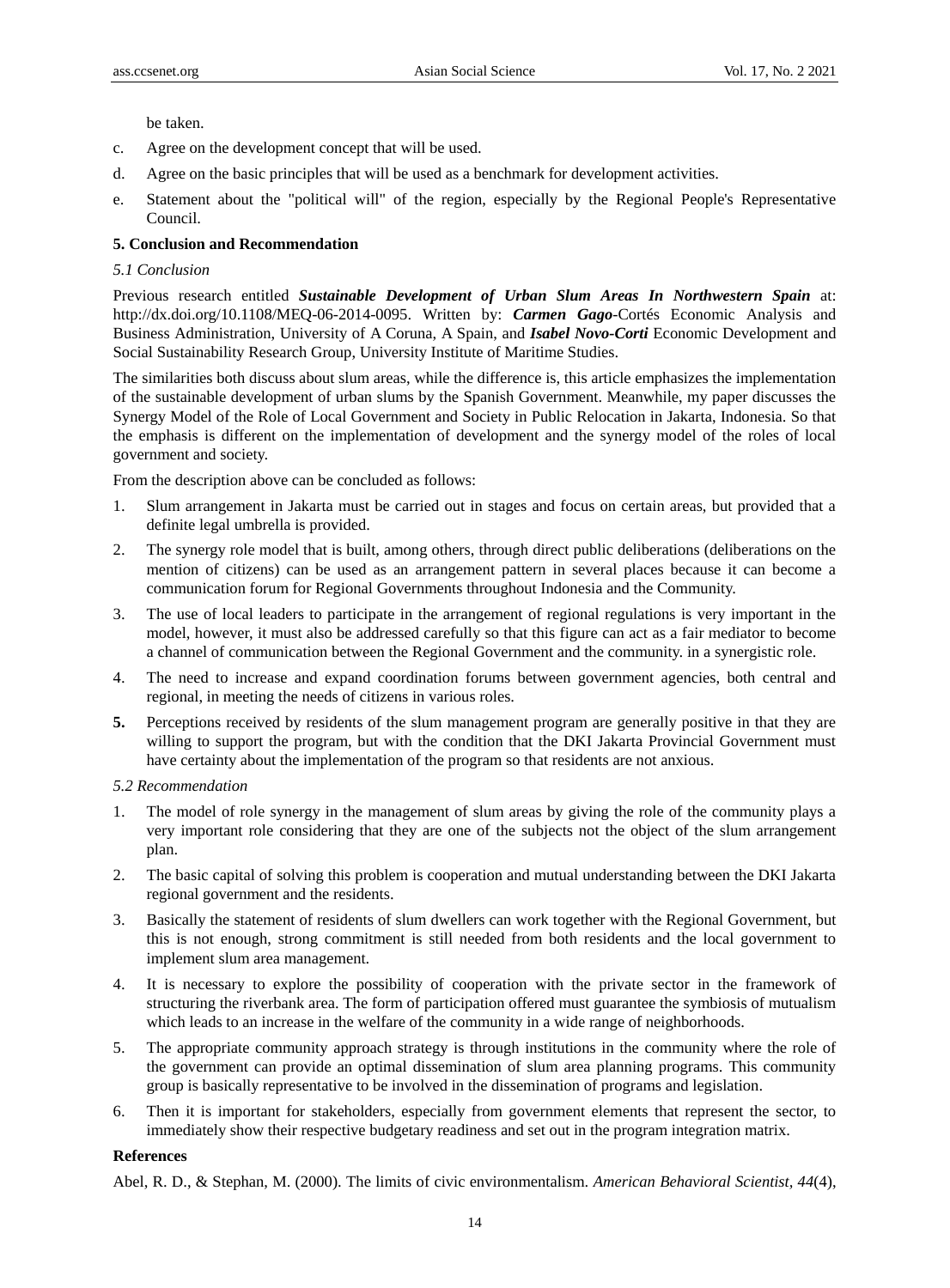614-628.

- Aleshire, R. A. (1972). Power to the people: As assessment of the community action and model cities experience. *Public Administration Review, 32,* 428-442.
- Almond, G. A., & Verba, S. (1989). *The civic culture* (3rd ed.). Newbury Park, CA: Sage.
- Anonym. (n. d.). *Kampung Improvement Program.* Retrieved from http://www.mukimints.com
- Anonym. (n. d.). *The Stren Kali advocacy.* Retrieved from http://www.upc.com
- Anonym. (n. d.). *Type of Slum Settlement.* Retrieved from http://www.jakarta.go.id
- Arnstein, S. R. (1972). Maximum feasible manipulation. *Public Administration Review, 32,* 377-389.
- Aron, J. B. (1979). Citizen Participation at government expense.*Public Administration Review, 39*(5), 477-485.
- Austin, D. M. (1972). Resident Participation: Political mobilization or organizational co-optation? *Public Administration Review, 32*, 409-420.
- Bacharach, S. G., & Lawler, E. J. (1981). *Bargaining, power, tactics, and outcomes.* San Francisco: Jossey-Bass.
- Bachrach, P., & Baratz, M. S. (1962). Two faces of power. *American Political Science Review, 56,* 947-952.
- Barber, B. (1984). *Strong democracy: Participation politics for a new age.* Berkeley and Los Angeles: University of California Press.
- Berry, J. M. (1981). Beyond citizen Participation: Effective advocacy before administrative agencies. *Journal of Applied Behavioral Science, 17*(4), 463-477.
- Bluth, B. J. (1982). *Parson's General Theory of Action: A Summary of Nasic Theory.* California, Granada Hills.
- Bohman, J., & Rehg, W. (1997). *Deliberative democracy: Essays on reason and politics.* Cambridge, MA: MIT Press. Participation and the economic oppoRukunTetanggaunity act. *Public Administration Review, 32,*  444-456.
- Box, R. C. (1998). *Citizen governance: Leading American communities into the 21st century.* Thousand Oaks, CA: Sage.
- Brudney, J. L., & England, R. E. (1983). Toward a definition of the coproduction concept. *Public Administration Review, 43*(1), 59-65.
- Bryson, J. M., & Anderson, S. R. (2000). Applying large-group interaction methods in the planning and implementation of major change effoRukunTetanggas. *Public Administration Review, 60*(2), 143-153.
- Buck, J. V., & Stone, B. S. (1981). Citizen involvement in planning: Myth and reality. *Journal of Applied Behavioral Science, 17*(4), 550-565.
- Bunker, B. B., & Alban, B. T. (1997). *Large group interventions: Engaging the whole system for rapid change.* San Francisco: Jossey-Bass.
- Burke, E. M. (1968). Citizen Participation strategies. *Journal of the American Institute of Planners, 34,* 287-294.
- Cole, R. L., & Caputo, D. A. (1984). The public hearing as effective citizen Participation mechanism: A case study of the General Revenue Sharing Program. *American Political Science Review, 78*(2), 404-416.
- Cooper, T. L. (1984, March). Citizenship and professionalism in public administration [Special issue]. *Public Administration Review,* 143-149.
- Corning, P. A. (2003). *Nature's Magic: Synergy in Evolution and the Fate of Humankind.* New York: Cambridge University Press.
- Corning, P. A. (2005). *Holistic Darwinism: Synergy, Cybernetics and the Bioeconomics of Evolution.* Chicago: University of Chicago Press.
- Crompton, J. L. (1983). Recreation vouchers: A case study in administrative innovation and citizen Participation. *Public Administration Review, 43,* 537-546.
- Crosby, N., Kelly, J. M., & Schaefer, P. (1986). Citizens panels: A new approach to citizen paRukun Tetanggaicipation. *Public Administration Review, 46*(2), 170-178.
- Cunningham, J. V. (1972). Citizen Participatioin public affairs. *Public Administration Review, 32,* 589-602.
- Cupps, D. S. (1977). Emerging problems of citizen Participation. *Public Administration Review, 37*(5), 478-487.
- Dahl, R. A. (1971). *Polyarchy: Participation and opposition.* New Haven, CT: Yale University.